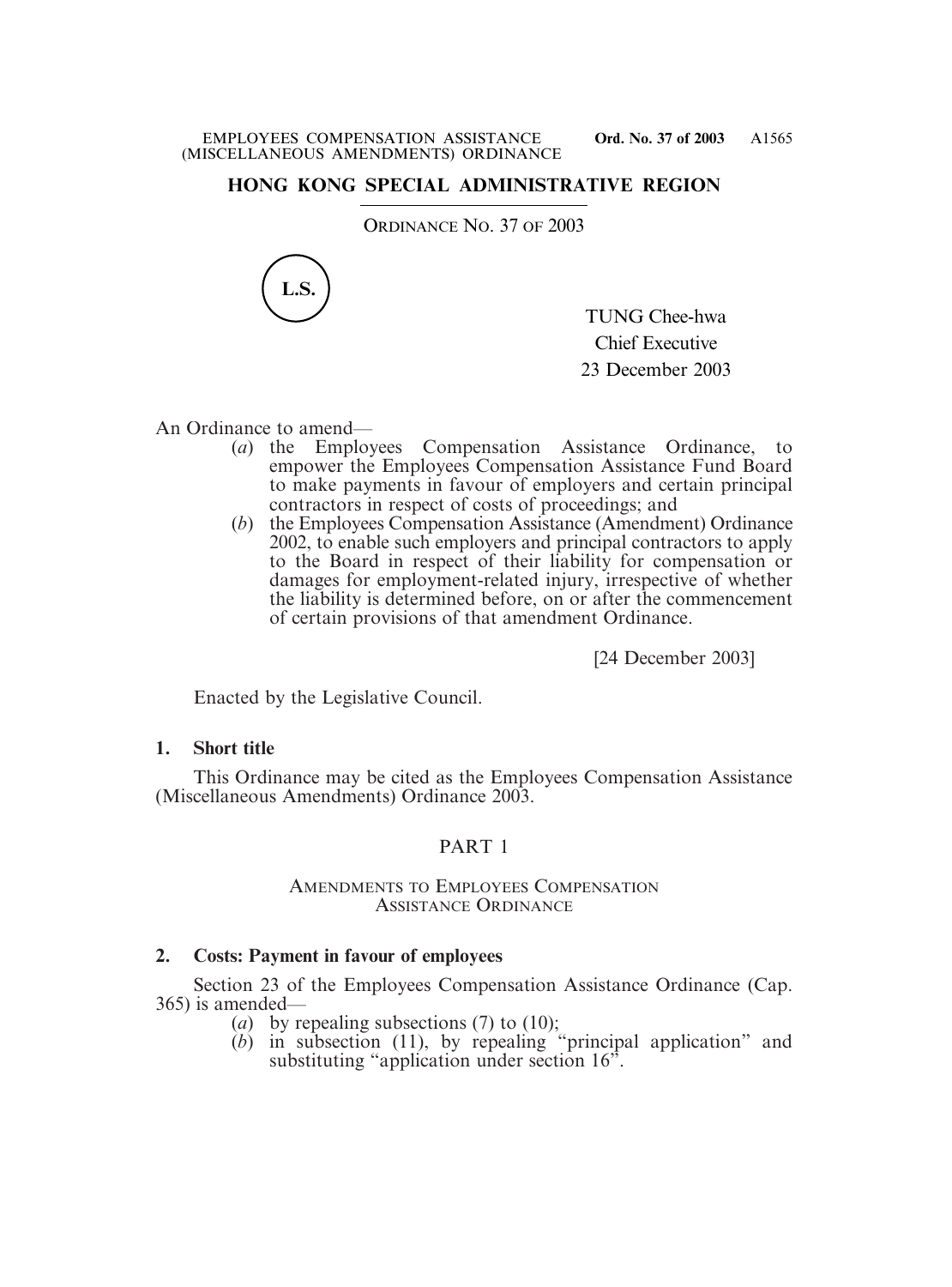### **3. Sections added**

The following are added—

## "**23A. Costs: Payment in favour of employers**

(1) In this section—

"application" (申請) means an application under section 17 or 18;

"relevant court" (相關法庭) means, in relation to costs incurred or payable in respect of relevant proceedings, the court before which those proceedings took place;

"relevant policy of insurance" (相關保險單) means, in relation to an application, the policy of insurance to which the application relates;

"relevant proceedings" (相關訴訟) means, in relation to an application, the proceedings of which the subject is, or has been, the compensation or damages to which the application relates.

(2) Subject to subsection (3), if the Board has determined an application in favour of the applicant, the Board may make a payment from the Fund for the purpose of paying on behalf of the applicant, or indemnifying the applicant for having incurred or paid, any or all of the following costs—

- (*a*) costs incurred by the applicant in making the application;
- (*b*) costs incurred by the applicant in defending the relevant proceedings;
- (*c*) costs ordered by the relevant court to be payable by the applicant in respect of the relevant proceedings to the person who is entitled to receive the compensation or damages concerned (whether the amount of the costs payable is subsequently agreed or ascertained by taxation).

(3) The Board may only make a payment in respect of the costs mentioned in subsection  $(2)(b)$  or  $(c)$  if the relevant policy of insurance indemnifies the applicant in respect of the applicant's liability for the costs concerned.

(4) The amount that may be paid in respect of the costs mentioned in subsection (2)(*a*) shall not exceed—

- (*a*) if those costs have been taxed on the common fund basis, the amount so allowed; or
- (*b*) in any other case, such amount as in the opinion of the Board would be allowed on taxation of those costs by the District Court on that basis.

(5) Subject to subsection (7), the amount that may be paid in respect of the costs mentioned in subsection (2)(*b*) shall not exceed—

(*a*) if those costs have been taxed on the common fund basis, the amount so allowed; or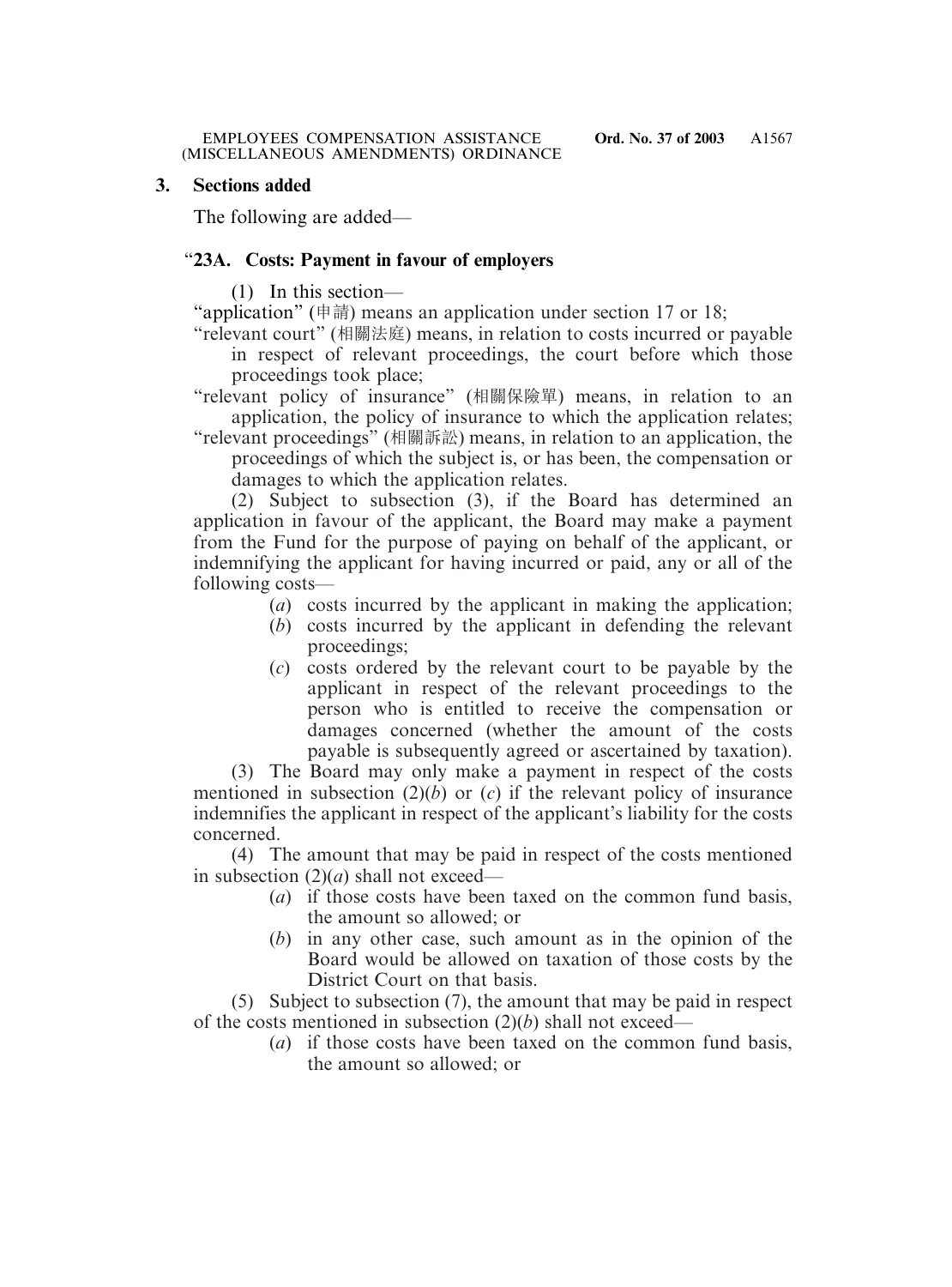(*b*) in any other case, such amount as in the opinion of the Board would be allowed on taxation of those costs by the relevant court on that basis.

(6) Subject to subsection (7), the amount that may be paid in respect of the costs mentioned in subsection  $(2)(c)$  shall not exceed—

- (*a*) if those costs have been taxed on the party and party basis, the amount so allowed; or
- (*b*) in any other case, such amount as in the opinion of the Board would be allowed on taxation of those costs by the relevant court on that basis.

(7) The amount that may be paid in respect of the costs mentioned in subsection  $(2)(b)$  and  $(c)$  shall not exceed the amount that the applicant is entitled to receive under the relevant policy of insurance in respect of those costs.

# **23B. Provisions ancillary to section 23A**

(1) In determining under section 23A whether to make a payment in favour of the applicant of an application under section 17 or 18, and if so, the amount to be paid, the Board shall have regard to—

- (*a*) whether and at what time the applicant notified the Board of the likelihood that the applicant would make a claim with the Board (be it for compensation, damages or costs);
- (*b*) whether any part of the costs concerned was, in the opinion of the Board, unnecessary or wasteful; and
- (*c*) if the determination relates to the costs mentioned in section  $23A(2)(b)$  or  $(c)$ —
	- (i) whether the liability to pay the costs concerned is attributed to compliance by the applicant with instructions from an insurer; and
	- (ii) whether the Board has intervened in the proceedings concerned, or defended the same as an interested party.

(2) In no case is the Board liable under section 23A for the costs of an insolvent insurer, whether incurred before, on or after the insolvency.

(3) An amount determined under section 23A becomes payable when the amount determined in respect of the application under section 17 or 18 becomes payable.

- (4) The Board may make a payment in respect of—
	- (*a*) any of the costs mentioned in section 23A(2) even if the application under section 17 or 18 was determined by the Board before the commencement of the Employees Compensation Assistance (Miscellaneous Amendments) Ordinance 2003 (37 of 2003);